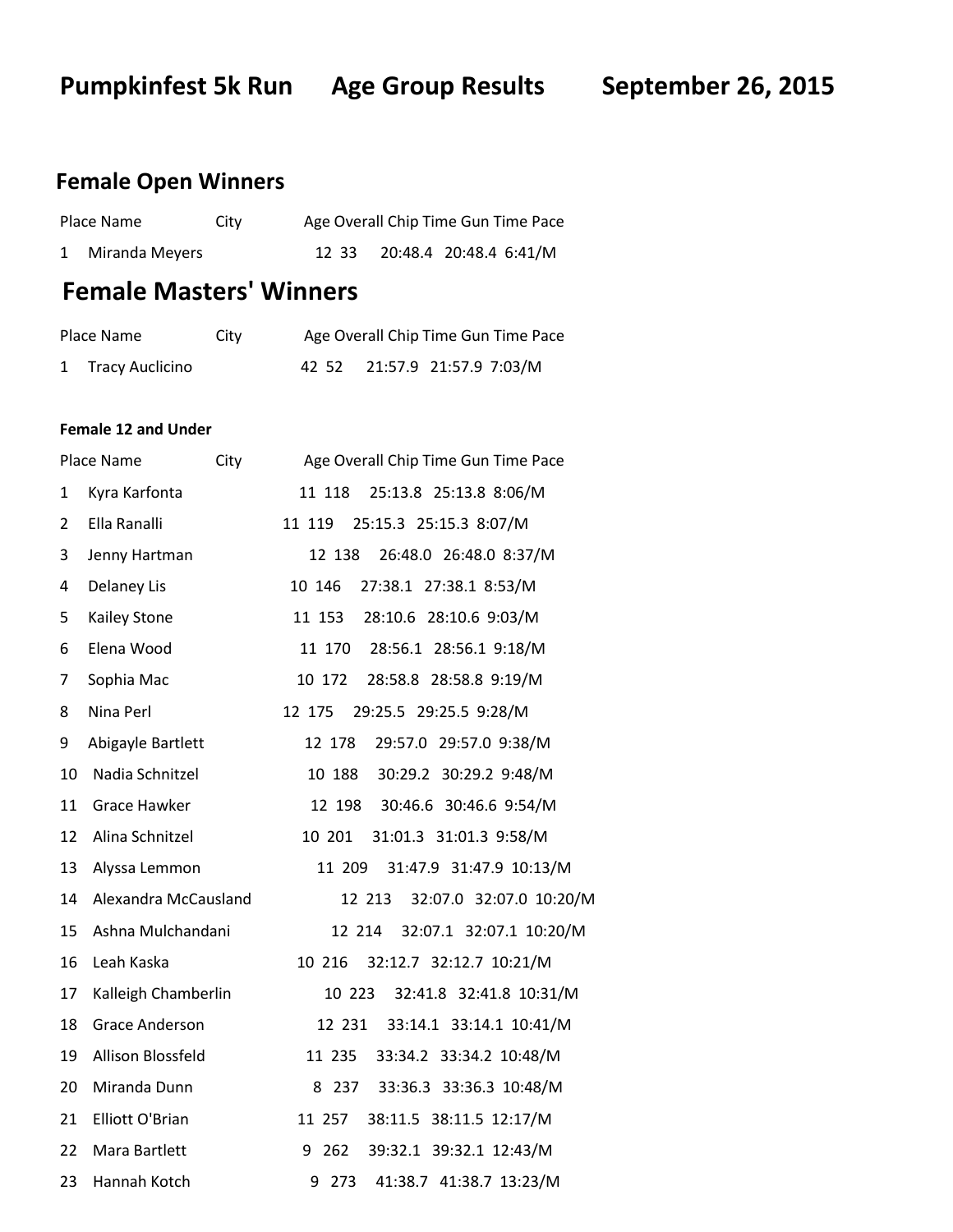#### **Female 13 to 15**

|              | Place Name        | City | Age Overall Chip Time Gun Time Pace |
|--------------|-------------------|------|-------------------------------------|
| $\mathbf{1}$ | Sara Hartman      |      | 14 105 24:44.8 24:44.8 7:57/M       |
| 2            | Isabel Andrews    |      | 15 135 26:32.4 26:32.4 8:32/M       |
| 3.           | Maria Banks       |      | 15 156 28:17.5 28:17.5 9:06/M       |
| 4            | Taylor Ranalli    |      | 13 166 28:46.0 28:46.0 9:15/M       |
| 5.           | Jordan Broaddus   |      | 13 171 28:56.4 28:56.4 9:18/M       |
| 6            | Sofie Miller      |      | 14 184 30:12.3 30:12.3 9:43/M       |
| 7            | Katelyn Schang    |      | 13 194 30:42.9 30:42.9 9:52/M       |
| 8            | Naomi Hatch       |      | 15 205 31:29.2 31:29.2 10:07/M      |
| 9            | Savannah Dzumaryk |      | 13 221 32:26.2 32:26.2 10:26/M      |
| 10 I         | Olivia Dimitriou  |      | 14 233 33:26.8 33:26.8 10:45/M      |

# **Female 16 to 19**

| Place Name    |                         | City | Age Overall Chip Time Gun Time Pace |
|---------------|-------------------------|------|-------------------------------------|
|               | <b>Claire Greidanus</b> |      | 22:09.8 22:09.8 7:07/M<br>16 59     |
| $\mathcal{P}$ | Gabi Bird               |      | 23:09.9 23:09.9 7:27/M<br>18 73     |
| 3             | Dani Roskens            |      | 19 77 23:16.7 23:16.7 7:29/M        |
| 4             | Valerie Benedict        |      | 19 164 28:42.4 28:42.4 9:14/M       |
|               | Maddie Pasini           |      | 19 254 36:33.6 36:33.6 11:45/M      |

# **Female 20 to 24**

|              | Place Name              | City        |       |        |                        |  | Age Overall Chip Time Gun Time Pace |  |
|--------------|-------------------------|-------------|-------|--------|------------------------|--|-------------------------------------|--|
| 1            | Kelly Irwin             |             | 23 96 |        | 24:28.8 24:28.8 7:52/M |  |                                     |  |
| $\mathbf{2}$ | Michelle Lakey          |             |       |        |                        |  | 24 121 25:27.6 25:27.6 8:11/M       |  |
| 3            | Elizabeth Bayoff        | Franklin MI |       |        |                        |  | 23 144 27:19.6 27:19.6 8:47/M       |  |
| 4            | <b>Kelsey Galang</b>    |             |       |        |                        |  | 22 148 27:54.1 27:54.1 8:58/M       |  |
| 5            | <b>Brittany Snively</b> |             |       | 23 227 |                        |  | 33:04.3 33:04.3 10:38/M             |  |

#### **Female 25 to 29**

| Place Name<br>City |                    |  | Age Overall Chip Time Gun Time Pace |                                |  |
|--------------------|--------------------|--|-------------------------------------|--------------------------------|--|
|                    | Alaysa Harbaugh    |  |                                     | 25 116 25:12.1 25:12.1 8:06/M  |  |
|                    | Jennifer Barrantes |  |                                     | 28 150 28:00.8 28:00.8 9:00/M  |  |
| 3                  | Lauren Lapka       |  |                                     | 26 161 28:39.4 28:39.4 9:13/M  |  |
|                    | Ciara Orozco       |  |                                     | 27 226 32:58.5 32:58.5 10:36/M |  |
|                    | Katie Schenkel     |  | 29 229                              | 33:09.5 33:09.5 10:40/M        |  |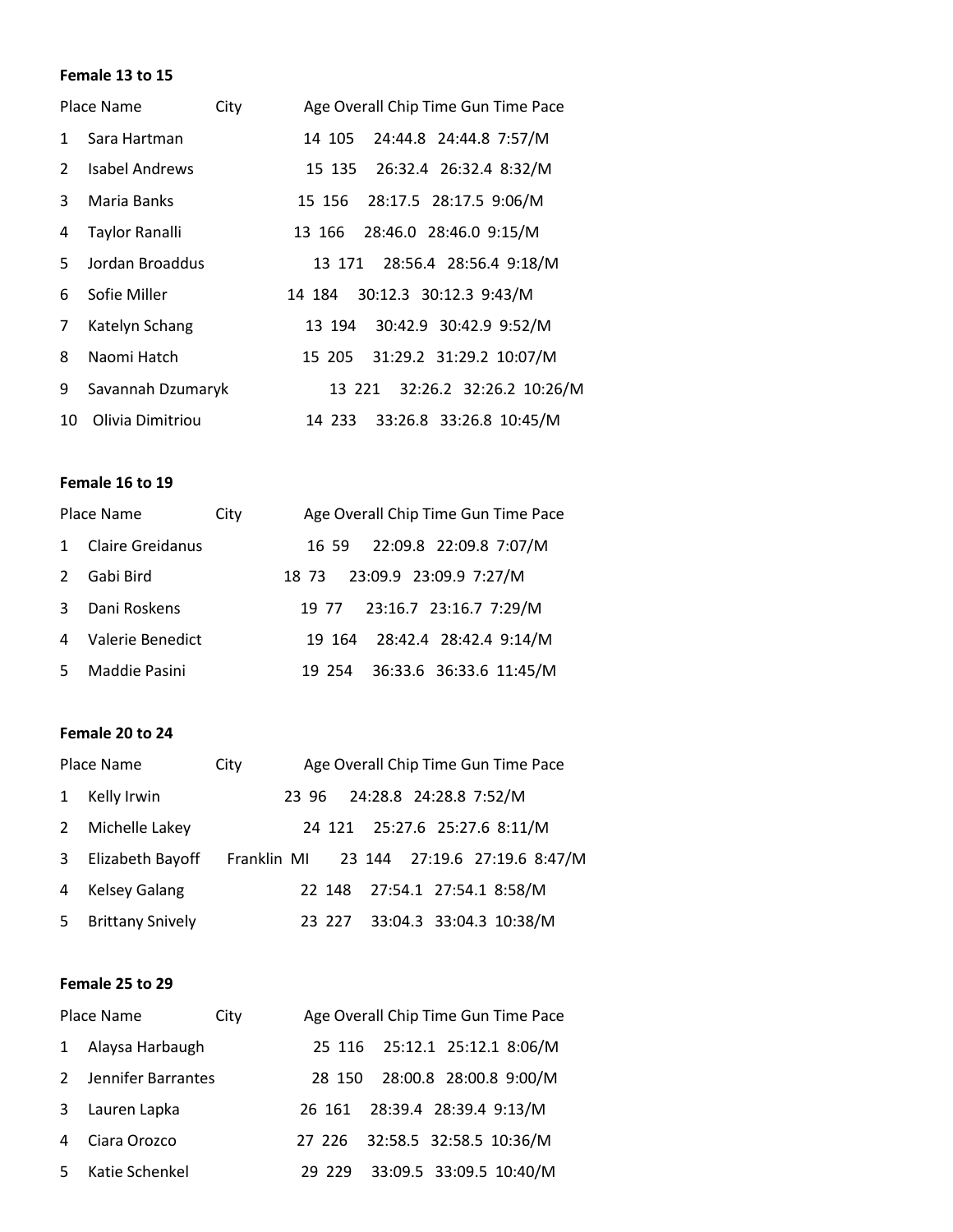#### **Female 30 to 34**

|              | Place Name                      | City |        | Age Overall Chip Time Gun Time Pace |  |
|--------------|---------------------------------|------|--------|-------------------------------------|--|
| $\mathbf{1}$ | Lindsey Mahlmeister Brighton MI |      |        | 30 84 23:36.2 23:36.2 7:35/M        |  |
| 2            | Karen Reasoner                  |      |        | 31 140 26:54.8 26:54.8 8:39/M       |  |
| 3            | Nicole Herbst                   |      | 32 180 | 30:06.4 30:06.4 9:41/M              |  |
| 4            | Fileen Gorde                    |      | 32 219 | 32:17.7 32:17.7 10:23/M             |  |
| 5.           | Cassie Przesmycki               |      | 33 220 | 32:21.9 32:21.9 10:24/M             |  |
| 6            | Susan Babcock                   |      | 34 225 | 32:58.5 32:58.5 10:36/M             |  |
|              | <b>Meredith Conrow</b>          |      |        | 34 243 34:43.4 34:43.4 11:10/M      |  |

#### **Female 35 to 39**

|    | Place Name                                                | City       |                               | Age Overall Chip Time Gun Time Pace |                         |  |
|----|-----------------------------------------------------------|------------|-------------------------------|-------------------------------------|-------------------------|--|
| 1  | Alexis Klassen                                            |            | 35 85                         |                                     | 23:40.9 23:40.9 7:37/M  |  |
| 2  | Teresa Morelli-Sobczak                                    |            |                               | 39 114 25:06.5 25:06.5 8:04/M       |                         |  |
| 3  | <b>Kelly Poirier</b>                                      |            | 39 132 26:19.0 26:19.0 8:28/M |                                     |                         |  |
| 4  | Jaclyn Blausey                                            |            |                               | 36 162 28:40.4 28:40.4 9:13/M       |                         |  |
| 5  | Laura Chevrette                                           |            |                               | 35 181 30:10.3 30:10.3 9:42/M       |                         |  |
| 6  | Aimee Weisenborn                                          |            |                               | 37 186                              | 30:20.2 30:20.2 9:45/M  |  |
| 7  | Karen Dilaura                                             | Pontiac MI |                               | 37 195 30:43.3 30:43.3 9:53/M       |                         |  |
| 8  | Karen Johnston Pinckney MI 36 202 31:06.7 31:06.7 10:00/M |            |                               |                                     |                         |  |
| 9  | Janice Kero                                               |            |                               | 37 211 32:01.1 32:01.1 10:18/M      |                         |  |
| 10 | Miranda Latson                                            |            |                               | 38 215 32:11.3 32:11.3 10:21/M      |                         |  |
| 11 | Sarah Rembiesa                                            |            |                               | 38 246 34:59.5 34:59.5 11:15/M      |                         |  |
| 12 | Laura Kaska                                               |            |                               | 36 253 36:26.7 36:26.7 11:43/M      |                         |  |
| 13 | Liz O'Brian                                               |            | 39 258                        |                                     | 38:14.1 38:14.1 12:18/M |  |
| 14 | Jenni Piper                                               |            | 38 260                        |                                     | 39:17.4 39:17.4 12:38/M |  |

#### **Female 40 to 44**

|              | Place Name      | City                                         |       | Age Overall Chip Time Gun Time Pace |                        |  |
|--------------|-----------------|----------------------------------------------|-------|-------------------------------------|------------------------|--|
| $\mathbf{1}$ | Nicolle Mattila | Pinckney MI                                  | 40 76 | 23:14.3 23:14.3 7:28/M              |                        |  |
| 2            | Kari Meyers     | South Lyon MI 41 93                          |       |                                     | 24:15.4 24:15.4 7:48/M |  |
| 3            | Kimberly Wing   |                                              |       | 42 111 25:03.1 25:03.1 8:03/M       |                        |  |
| 4            | Michelle Deboer |                                              |       | 43 151 28:03.8 28:03.8 9:01/M       |                        |  |
| 5.           | Jessica Wood    | Grand Blanc MI 40 189 30:30.7 30:30.7 9:48/M |       |                                     |                        |  |
| 6            | Angela Dobbie   |                                              |       | 41 210 31:55.4 31:55.4 10:16/M      |                        |  |
|              | Jobi Ellison    | South Lyon MI 41 222 32:26.5 32:26.5 10:26/M |       |                                     |                        |  |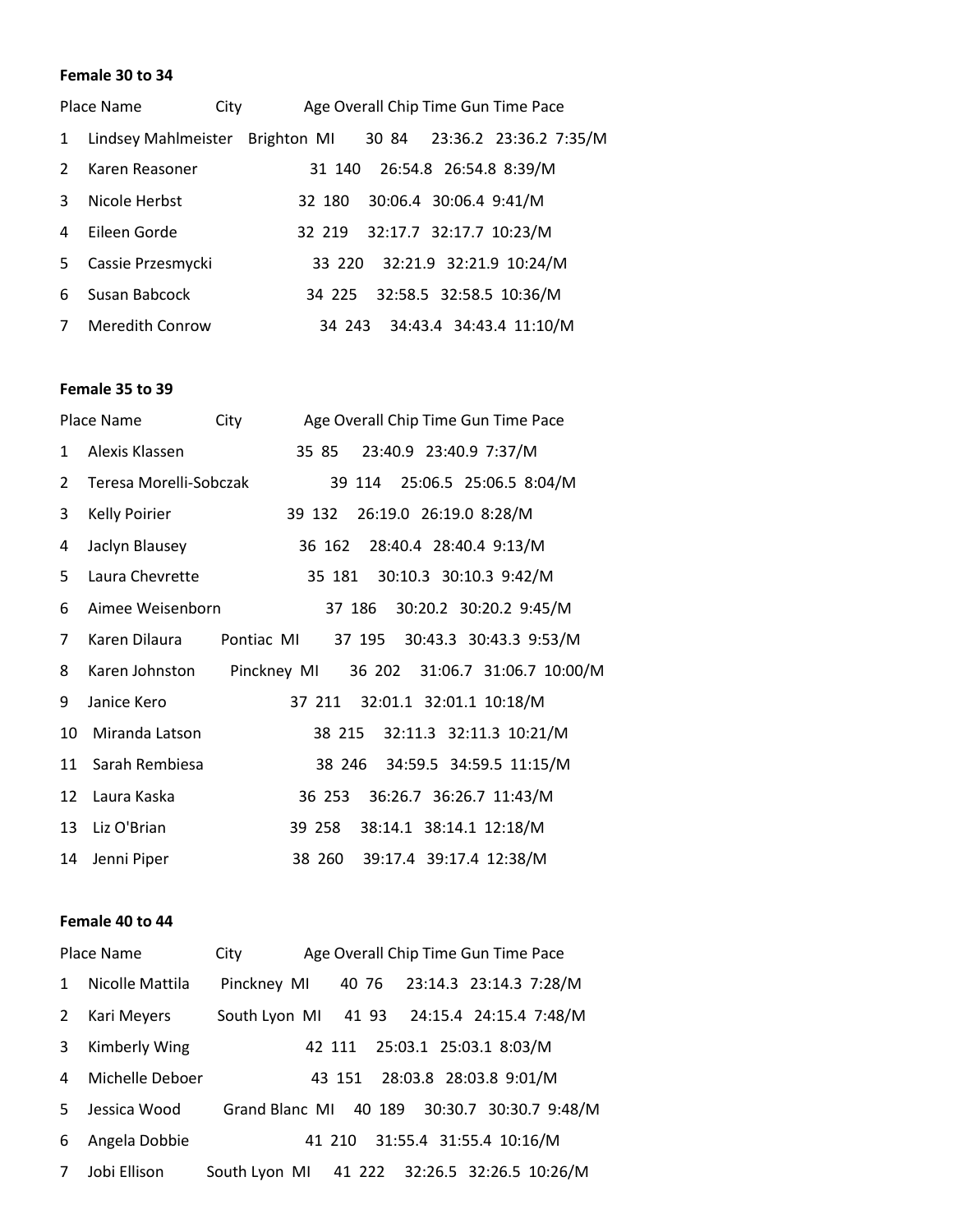#### **Female 40 to 44 Continued**

| Place Name |                     | City<br>Age Overall Chip Time Gun Time Pace    |  |
|------------|---------------------|------------------------------------------------|--|
| 8          | Laura Steele        | 44 248 35:37.4 35:37.4 11:27/M<br>Commerce Twp |  |
| 9          | Jennifer Schang     | 42 251 35:52.1 35:52.1 11:32/M                 |  |
| 10         | Carrie Petri        | 44 259 39:06.5 39:06.5 12:34/M                 |  |
|            | 11 Tracy Tashman    | 43 264 39:34.8 39:34.8 12:43/M                 |  |
|            | 12 Jennifer Sawicki | 43 266 40:04.7 40:04.7 12:53/M                 |  |
| 13         | Kim Taggart         | 40:45.5 40:45.5 13:06/M<br>42 267              |  |
|            | 14 Melanie Meadows  | 46:49.2 46:49.2 15:03/M<br>43 274              |  |

## **Female 45 to 49**

| Place Name    |                 | City | Age Overall Chip Time Gun Time Pace |
|---------------|-----------------|------|-------------------------------------|
| 1             | Amy Hartman     |      | 46 78 23:23.9 23:23.9 7:31/M        |
| $\mathcal{P}$ | Patti Lewis     |      | 49 207 31:47.2 31:47.2 10:13/M      |
| 3             | Rose Patient    |      | 49 240 34:09.8 34:09.8 10:59/M      |
| 4             | Julie Blossfeld |      | 45 241 34:19.8 34:19.8 11:02/M      |
| 5.            | Valerie Whalen  |      | 40:45.8 40:45.8 13:06/M<br>45 268   |

# **Female 50 to 54**

|              | Place Name           | City          |  | Age Overall Chip Time Gun Time Pace |                                                   |  |
|--------------|----------------------|---------------|--|-------------------------------------|---------------------------------------------------|--|
| $\mathbf{1}$ | <b>Shelly Demoss</b> |               |  | 50 104 24:42.1 24:42.1 7:57/M       |                                                   |  |
| 2            | Susan Schnitzel      |               |  | 50 200 31:01.1 31:01.1 9:58/M       |                                                   |  |
| 3            | Kerrie Chapman       |               |  |                                     | West Bloomfield MI 52 242 34:38.8 34:38.8 11:08/M |  |
| 4            | Nan Hansen           | Northville MI |  |                                     | 53 244 34:43.6 34:43.6 11:10/M                    |  |
| 5.           | <b>Ruth Kloecker</b> |               |  | 50 245 34:54.4 34:54.4 11:13/M      |                                                   |  |

#### **Female 55 to 59**

|    | Place Name   | Age Overall Chip Time Gun Time Pace<br>City      |
|----|--------------|--------------------------------------------------|
| 1  | Lynn Guzman  | 28:35.8 28:35.8 9:11/M<br>Plymouth MI<br>57 159  |
| 2  | Debbie Wiley | 28:40.6 28:40.6 9:13/M<br>Howell MI<br>59 163    |
| 3  | Nancy Zerio  | 55 238 33:39.4 33:39.4 10:49/M                   |
| 4  | Susan Silva  | 36:11.0 36:11.0 11:38/M<br>Commerce MI<br>59 252 |
| 5. | Cathy Savoie | 36:37.2 36:37.2 11:46/M<br>57 256                |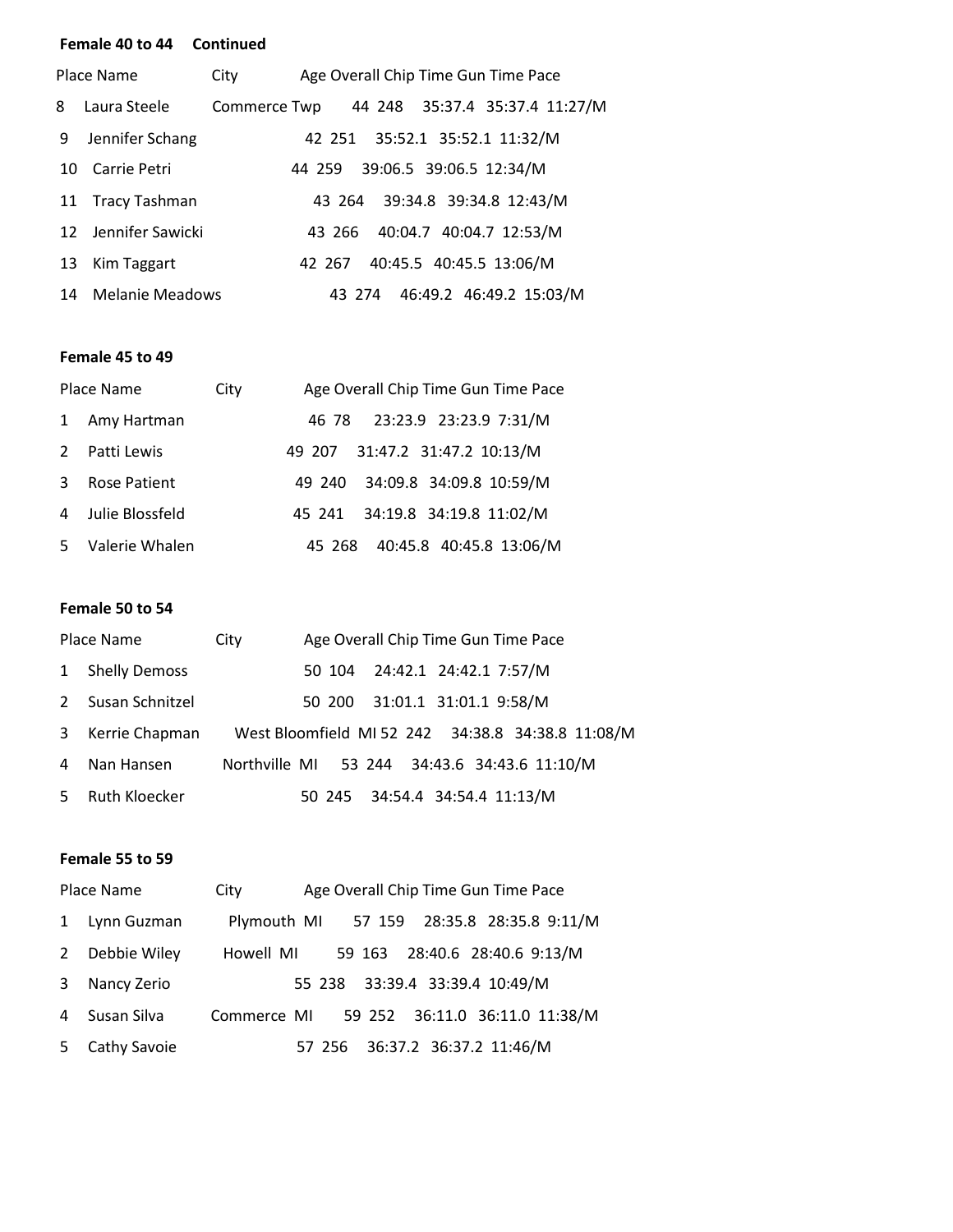# **Female 60 to 64**

| Place Name<br>City |                  | Age Overall Chip Time Gun Time Pace |  |                                |  |
|--------------------|------------------|-------------------------------------|--|--------------------------------|--|
|                    | 1 Janden Schoeff |                                     |  | 60 192 30:36.4 30:36.4 9:50/M  |  |
|                    | 2 Colleen Bayoff |                                     |  | 61 239 33:51.9 33:51.9 10:53/M |  |

# **Female 65 to 69**

| Place Name |                  | Age Overall Chip Time Gun Time Pace<br>City |                                |  |                                              |  |
|------------|------------------|---------------------------------------------|--------------------------------|--|----------------------------------------------|--|
|            | 1 Diane Dunn     |                                             | 69 230 33:12.0 33:12.0 10:41/M |  |                                              |  |
|            | 2 Kathy Veenstra |                                             |                                |  | South Lyon MI 68 255 36:33.7 36:33.7 11:45/M |  |

# **Male Open Winners**

| Place Name      | City |      | Age Overall Chip Time Gun Time Pace |  |
|-----------------|------|------|-------------------------------------|--|
| 1 Brent Peruski |      | 17 1 | 17:24.2 17:24.2 5:36/M              |  |

# **Male Masters' Winners**

| Place Name      | City |  | Age Overall Chip Time Gun Time Pace |  |
|-----------------|------|--|-------------------------------------|--|
| 1 Aaron Engberg |      |  | 41 42 21:16.8 21:16.8 6:50/M        |  |

# **Male 12 and Under**

|                | Place Name            | City         | Age Overall Chip Time Gun Time Pace         |
|----------------|-----------------------|--------------|---------------------------------------------|
| $\mathbf{1}$   | Jack Voight           |              | 18:48.1 18:48.1 6:03/M<br>129               |
| $\overline{2}$ | John Rogers           |              | 21:21.5 21:21.5 6:52/M<br>11 43             |
| 3              | Joe Wolak             |              | 21:52.3 21:52.3 7:02/M<br>11 49             |
| 4              | Zeb Swager            | Chelsea MI   | 10 51 21:54.6 21:54.6 7:03/M                |
| 5              | Christian Dimitriou   |              | 22:16.2 22:16.2 7:10/M<br>12 61             |
| 6              | Jona Hogle            |              | 23:13.4 23:13.4 7:28/M<br>11 74             |
| 7              | <b>Brenden Olesuk</b> |              | 24:20.6 24:20.6 7:49/M<br>11 94             |
| 8              | Nick Pelletier        |              | 24:30.9 24:30.9 7:53/M<br>12 97             |
| 9              | <b>Cameron Lewis</b>  | Clarkston MI | 10 101 24:40.0 24:40.0 7:56/M               |
| 10             | Joshua Williams       |              | 9 106<br>24:45.8 24:45.8 7:57/M             |
| 11             | Nico Sobczak          |              | 9<br>25:00.0 25:00.0 8:02/M<br>108          |
| 12             | Noah Jones            |              | 25:04.6 25:04.6 8:04/M<br>11 112            |
| 13             | <b>Reiner Kandt</b>   |              | 25:05.5 25:05.5 8:04/M<br>11 113            |
| 14             | Alex Liddell          |              | South Lyon MI 12 120 25:27.4 25:27.4 8:11/M |
| 15             | <b>Brian Swegles</b>  |              | 12 127 25:57.8 25:57.8 8:21/M               |
| 16             | Brandon Marinkovich   |              | 26:07.2 26:07.2 8:24/M<br>11 129            |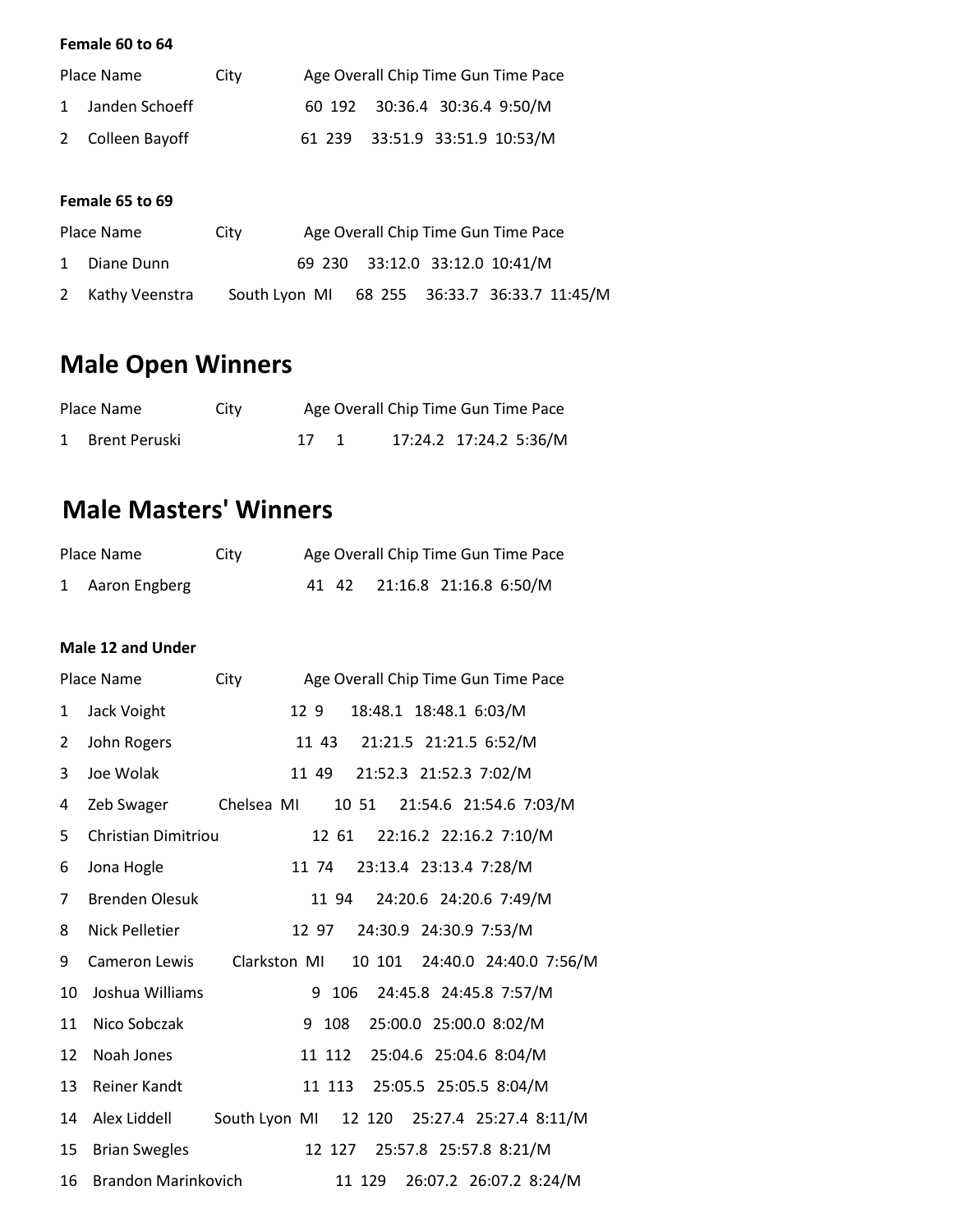#### **Male 12 and Under Continued**

|    | City<br>Place Name  | Age Overall Chip Time Gun Time Pace         |
|----|---------------------|---------------------------------------------|
| 17 | Derek Riley         | 28:14.0 28:14.0 9:05/M<br>12 155            |
| 18 | Antonio Sobczak     | 11 160 28:38.2 28:38.2 9:12/M               |
| 19 | William Ward        | 28:51.7 28:51.7 9:17/M<br>10 169            |
| 20 | Vincent McDonald    | 11 173 29:11.4 29:11.4 9:23/M               |
| 21 | Graydon McIntosh    | 11 174 29:13.6 29:13.6 9:24/M               |
| 22 | <b>Noah Clemens</b> | 30:10.4 30:10.4 9:42/M<br>12 182            |
| 23 | Shane Marinkovich   | 30:10.9 30:10.9 9:42/M<br>12 183            |
| 24 | Cameron Unknown     | South Lyon MI 11 190 30:32.5 30:32.5 9:49/M |
| 25 | Mason Long          | 30:33.1 30:33.1 9:49/M<br>11 191            |
| 26 | Nathan Schang       | 30:40.9 30:40.9 9:52/M<br>9 193             |
| 27 | Gabriel Depaula     | 10 203 31:07.5 31:07.5 10:00/M              |
| 28 | Leo Swager          | 31:45.8 31:45.8 10:13/M<br>8 206            |
| 29 | Jack Childs         | 32:12.8 32:12.8 10:21/M<br>11 217           |
| 30 | Jordan Long         | 12 218<br>32:12.9 32:12.9 10:21/M           |
| 31 | Kyle Schang         | 11 234 33:32.0 33:32.0 10:47/M              |
| 32 | Charlie Carlson     | 35:42.8 35:42.8 11:29/M<br>10 249           |

# **Male 13 to 15**

|                | Place Name            | City | Age Overall Chip Time Gun Time Pace       |
|----------------|-----------------------|------|-------------------------------------------|
| $\mathbf{1}$   | <b>Xander Cronin</b>  |      | 18:00.5 18:00.5 5:47/M<br>15 5            |
| $\overline{2}$ | Josh Clark            |      | 18:00.5 18:00.5 5:47/M<br>156             |
| 3              | Joey Younkin          |      | 18:34.3 18:34.3 5:58/M<br>15 <sub>8</sub> |
| 4              | Max Hoorn             |      | 18:53.1 18:53.1 6:04/M<br>14 10           |
| 5              | Roy Swartzinski       |      | 18:59.1 18:59.1 6:06/M<br>15 11           |
| 6              | Evan Leslie           |      | 19:00.1 19:00.1 6:07/M<br>15 13           |
| 7              | Greg Jowett           |      | 19:04.9 19:04.9 6:08/M<br>15 14           |
| 8              | <b>Connor Hudgens</b> |      | 19:14.7 19:14.7 6:11/M<br>14 18           |
| 9              | Jon Allen             |      | 19:38.4 19:38.4 6:19/M<br>15 22           |
| 10             | <b>Jack Marchand</b>  |      | 20:02.8 20:02.8 6:26/M<br>14 26           |
| 11             | Zach Wiseman          |      | 20:16.8 20:16.8 6:31/M<br>15 28           |
| 12             | Kevin Liddell         |      | 20:29.6 20:29.6 6:35/M<br>14 29           |
| 13             | <b>Chris Sadler</b>   |      | 20:34.4 20:34.4 6:37/M<br>15 31           |
| 14             | Nik Bauer             |      | 20:52.7 20:52.7 6:43/M<br>15 35           |
| 15             | Gavin Hovey           |      | 20:52.7 20:52.7 6:43/M<br>14 36           |
| 16             | Jacob London          |      | 20:52.9 20:52.9 6:43/M<br>15 37           |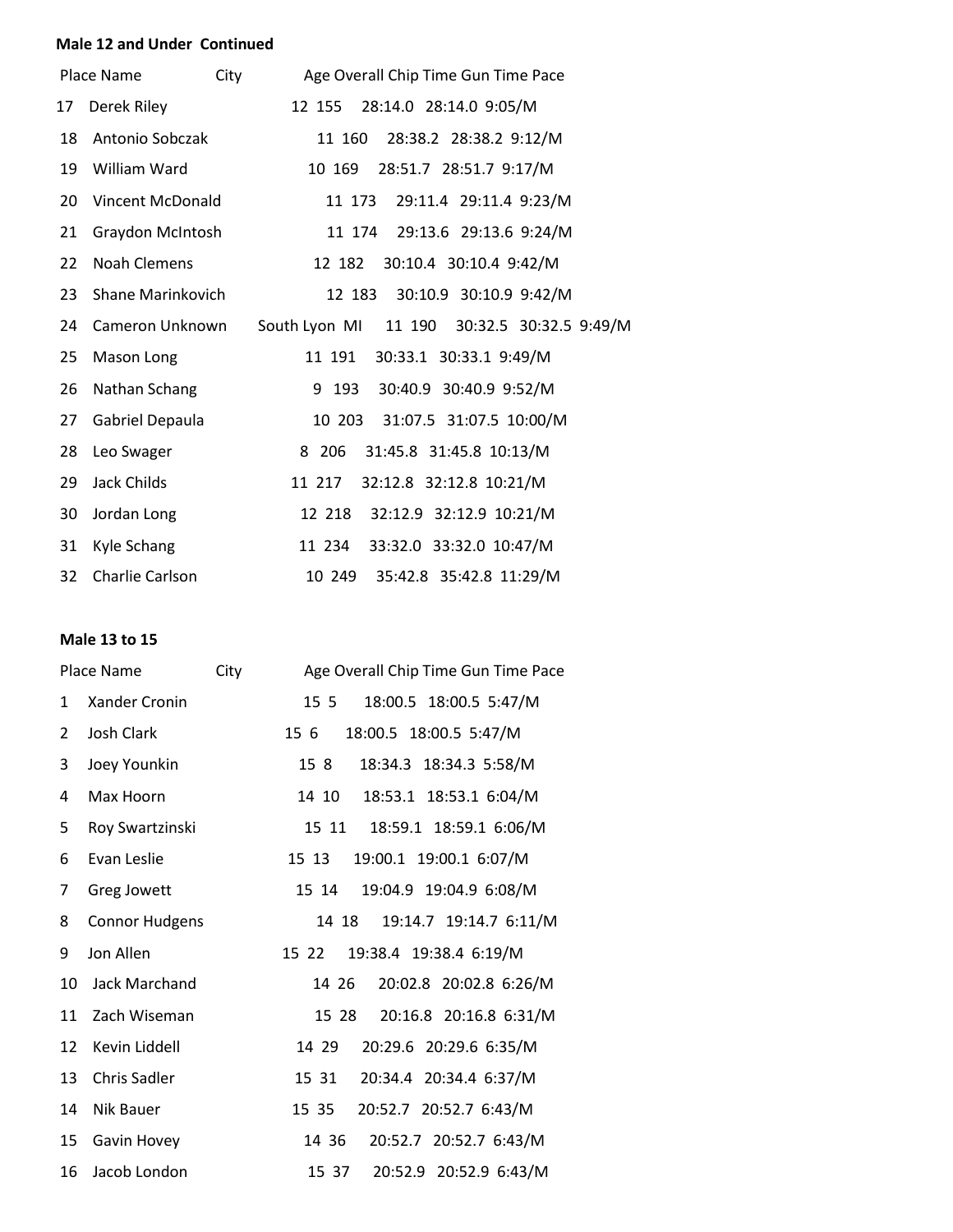### **Male 13 to 15 Continued**

|    | Place Name                    | City | Age Overall Chip Time Gun Time Pace |
|----|-------------------------------|------|-------------------------------------|
| 17 | <b>Andrew Williams</b>        |      | 15 38<br>20:59.2 20:59.2 6:45/M     |
| 18 | Jacob Tabatowski-Bush         |      | 21:09.5 21:09.5 6:48/M<br>15 40     |
| 19 | <b>Kyle Haling</b>            |      | 21:09.7 21:09.7 6:48/M<br>15 41     |
| 20 | <b>Haden Gallentine</b>       |      | 21:40.0 21:40.0 6:58/M<br>14 47     |
| 21 | David Daliege                 |      | 14 57<br>22:09.7 22:09.7 7:07/M     |
| 22 | Ian Gesler                    |      | 22:09.7 22:09.7 7:07/M<br>14 58     |
| 23 | <b>Grant Wing</b>             |      | 22:15.4 22:15.4 7:09/M<br>13 60     |
| 24 | Luke Debeauclair              |      | 13 63<br>22:26.3 22:26.3 7:13/M     |
| 25 | Ryan Debruyne                 |      | 15 64<br>22:32.1 22:32.1 7:15/M     |
| 26 | Josh Meyerink                 |      | 14 65<br>22:37.0 22:37.0 7:16/M     |
| 27 | Drew Zeug                     |      | 22:48.9 22:48.9 7:20/M<br>13 67     |
| 28 | <b>Griffin Klevering</b>      |      | 15 68 22:51.0 22:51.0 7:21/M        |
| 29 | <b>Braden Heiler</b>          |      | 15 71<br>23:03.6 23:03.6 7:25/M     |
| 30 | <b>Felix Vetter</b>           |      | 15 81<br>23:34.7 23:34.7 7:35/M     |
| 31 | <b>Matt Break</b>             |      | 14 90<br>24:07.7 24:07.7 7:45/M     |
| 32 | <b>Ethan Poet</b>             |      | 14 98<br>24:33.3 24:33.3 7:54/M     |
| 33 | <b>Stirling Boothe-Curcio</b> |      | 14 99<br>24:33.8 24:33.8 7:54/M     |
| 34 | <b>Andrew Case</b>            |      | 24:36.3 24:36.3 7:55/M<br>13 100    |
| 35 | Alex Nelson                   |      | 13 123<br>25:32.4 25:32.4 8:13/M    |
| 36 | Joe Curtis                    |      | 14 125<br>25:36.4 25:36.4 8:14/M    |
| 37 | Sammy Diehl                   |      | 40:46.8 40:46.8 13:06/M<br>14 269   |
| 38 | Anthony Kloecker              |      | 14 270<br>41:08.7 41:08.7 13:14/M   |
| 39 | <b>Scott Diehl</b>            |      | 41:08.8 41:08.8 13:14/M<br>14 271   |

#### **Male 16 to 19**

|    | Place Name             | City |                      | Age Overall Chip Time Gun Time Pace |  |
|----|------------------------|------|----------------------|-------------------------------------|--|
| 1  | Jerod Allen            | 17 2 |                      | 17:32.2 17:32.2 5:38/M              |  |
| 2  | Josh Chezick           | 16 3 |                      | 17:32.9 17:32.9 5:38/M              |  |
| 3  | Matt Meyerink          |      | 174                  | 17:51.9 17:51.9 5:44/M              |  |
| 4  | <b>Marshall Thelen</b> |      | 17 7                 | 18:07.1 18:07.1 5:50/M              |  |
| 5. | Adam Lyons             |      | 17 12                | 19:00.0 19:00.0 6:07/M              |  |
| 6  | <b>Austin Foley</b>    |      | 16 15                | 19:06.6 19:06.6 6:08/M              |  |
| 7  | <b>Brian Harmon</b>    |      | 17 16                | 19:14.4 19:14.4 6:11/M              |  |
| 8  | <b>Hector Ramirez</b>  |      | Walled Lake MI 16 19 | 19:18.1 19:18.1 6:12/M              |  |
| 9  | Carter Reeds           |      | 16 20                | 19:19.0 19:19.0 6:13/M              |  |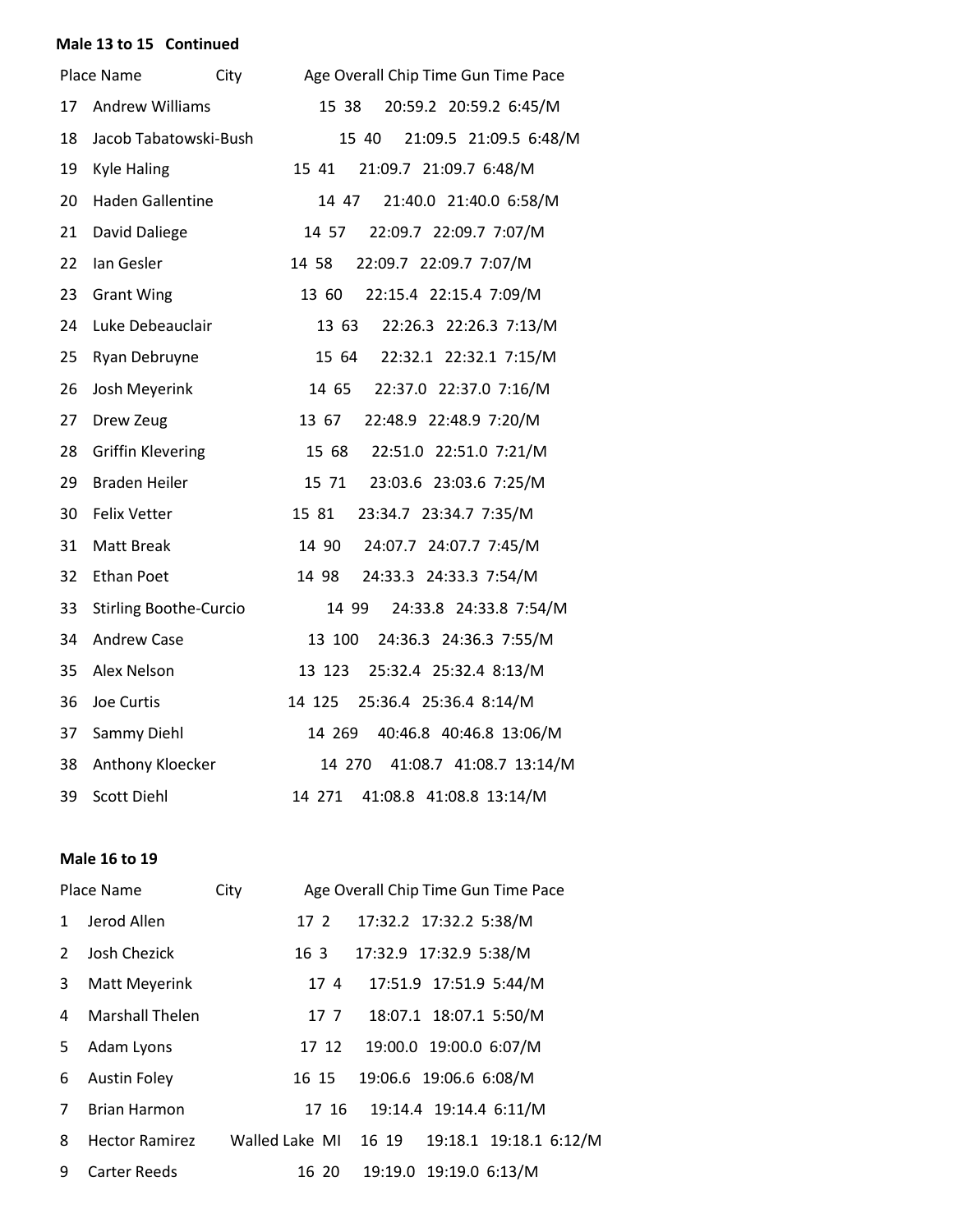# **Male 16 to 19 continued**

|    | Place Name              | City | Age Overall Chip Time Gun Time Pace              |
|----|-------------------------|------|--------------------------------------------------|
| 10 | <b>Andrew Gresdanes</b> |      | 19:58.3 19:58.3 6:25/M<br>18 24                  |
| 11 | Ben Wolak               |      | 16 25<br>20:02.2 20:02.2 6:26/M                  |
| 12 | Aiden Fallon            |      | 20:11.4 20:11.4 6:29/M<br>17 27                  |
| 13 | Val Schnitzel           |      | 20:33.8 20:33.8 6:36/M<br>16 30                  |
| 14 | <b>Tim Slavik</b>       |      | 17 32<br>20:47.4 20:47.4 6:41/M                  |
| 15 | Ethan Novilla           |      | 21:26.0 21:26.0 6:54/M<br>17 45                  |
| 16 | Justin Carbary          |      | 21:26.2 21:26.2 6:54/M<br>1746                   |
| 17 | Michael Brown           |      | Imlay City MI<br>17 53<br>22:02.1 22:02.1 7:05/M |
| 18 | Kyle Giusti             |      | 22:04.0 22:04.0 7:06/M<br>17 54                  |
| 19 | Joe Curtis              |      | 22:18.5 22:18.5 7:10/M<br>17 62                  |
| 20 | Zach Nurnberger         |      | 23:05.1 23:05.1 7:25/M<br>17 72                  |
| 21 | Ty Morgan               |      | 17 75<br>23:13.6 23:13.6 7:28/M                  |
| 22 | Aaron Hoorn             |      | 17 86<br>23:45.6 23:45.6 7:38/M                  |
| 23 | <b>Brian Cooney</b>     |      | 23:52.3 23:52.3 7:40/M<br>1788                   |
| 24 | Adam Leshok             |      | 16 89<br>24:05.4 24:05.4 7:45/M                  |
| 25 | Louis Barati            |      | 24:40.4 24:40.4 7:56/M<br>16 102                 |
| 26 | Nicholas Banks          |      | 24:41.2 24:41.2 7:56/M<br>16 103                 |
| 27 | Spencer Hoffman         |      | 17 139<br>26:48.7 26:48.7 8:37/M                 |
| 28 | Nikolas Dimitriou       |      | 27:21.9 27:21.9 8:48/M<br>16 145                 |

# **Male 20 to 24**

| Place Name      | City                                       |  |  | Age Overall Chip Time Gun Time Pace |  |
|-----------------|--------------------------------------------|--|--|-------------------------------------|--|
| 1 David Hansen  |                                            |  |  | 23 39 21:02.1 21:02.1 6:46/M        |  |
| 2 Kyle Beadle   |                                            |  |  | 24 79 23:31.1 23:31.1 7:34/M        |  |
| 3 Ryan Tedd     | Northville MI 20 95 24:26.1 24:26.1 7:51/M |  |  |                                     |  |
| 4 Ben Schornack |                                            |  |  | 20 167 28:46.5 28:46.5 9:15/M       |  |

# **Male 25 to 29**

| Place Name        | City | Age Overall Chip Time Gun Time Pace |                               |  |  |
|-------------------|------|-------------------------------------|-------------------------------|--|--|
| 1 Justin Schenkel |      |                                     | 29 21 19:30.2 19:30.2 6:16/M  |  |  |
| 2 Chris Glaus     |      |                                     | 28 110 25:03.0 25:03.0 8:03/M |  |  |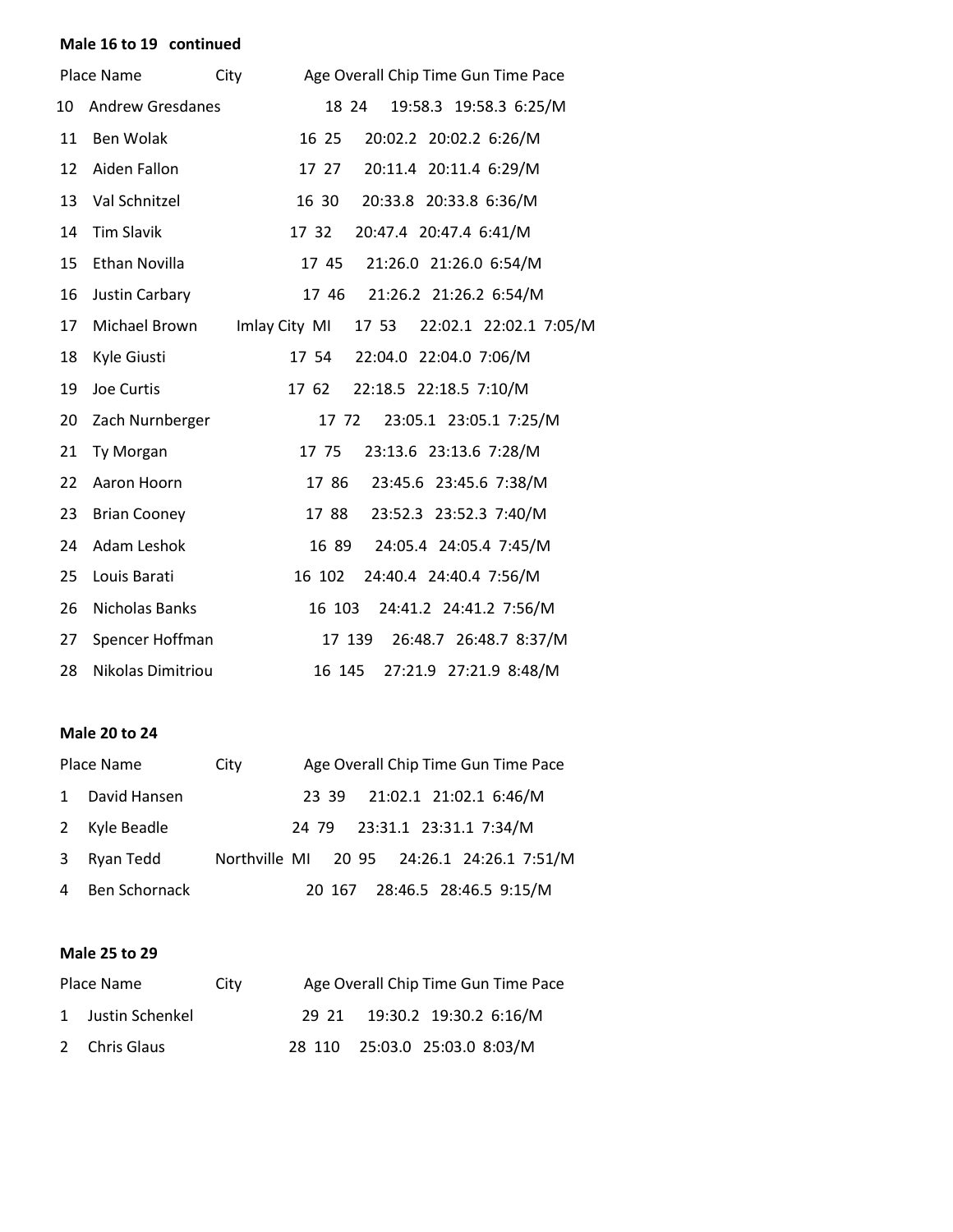# **Male 30 to 34**

|               | Place Name            | City | Age Overall Chip Time Gun Time Pace |                               |  |  |
|---------------|-----------------------|------|-------------------------------------|-------------------------------|--|--|
| $\mathbf{1}$  | Yoshitaka Umeno       |      |                                     | 34 17 19:14.6 19:14.6 6:11/M  |  |  |
| $\mathcal{P}$ | <b>Brenton Montie</b> |      |                                     | 30 44 21:23.0 21:23.0 6:53/M  |  |  |
| 3             | Nicholas Barry        |      |                                     | 32 147 27:43.1 27:43.1 8:55/M |  |  |
| 4             | David Bassin          |      |                                     | 34 165 28:44.5 28:44.5 9:14/M |  |  |

### **Male 35 to 39**

|    | Place Name                                               | City |       | Age Overall Chip Time Gun Time Pace |  |
|----|----------------------------------------------------------|------|-------|-------------------------------------|--|
| 1  | Tony Trzaskos New Hudson MI 36 23 19:49.7 19:49.7 6:22/M |      |       |                                     |  |
| 2  | Don Konuszewski                                          |      |       | 36 34 20:51.1 20:51.1 6:42/M        |  |
| 3  | <b>Bill Carter</b>                                       |      | 35 48 | 21:42.7 21:42.7 6:59/M              |  |
| 4  | Matt Bassin                                              |      |       | 37 80 23:31.7 23:31.7 7:34/M        |  |
| 5. | Bryan Forsythe                                           |      |       | 35 152 28:05.9 28:05.9 9:02/M       |  |
| 6  | <b>Terry Poirier</b>                                     |      |       | 35 157 28:20.0 28:20.0 9:07/M       |  |
| 7  | Aaron Weisenborn                                         |      |       | 35 199 30:53.6 30:53.6 9:56/M       |  |
| 8  | Don Chamberlin                                           |      |       | 39 224 32:43.5 32:43.5 10:31/M      |  |
| 9  | Michael Chevrette                                        |      |       | 35 228 33:06.0 33:06.0 10:39/M      |  |
| 10 | <b>Brian Dunn</b>                                        |      |       | 39 236 33:36.1 33:36.1 10:48/M      |  |
| 11 | Doug Nale                                                |      |       | 39 247 35:10.0 35:10.0 11:18/M      |  |

### **Male 40 to 44**

|    | Place Name          | City | Age Overall Chip Time Gun Time Pace        |
|----|---------------------|------|--------------------------------------------|
| 1  | Scott Wolak         |      | 21:52.6 21:52.6 7:02/M<br>43 50            |
| 2  | Nick Karfonta       |      | 42 69 22:57.3 22:57.3 7:23/M               |
| 3  | Tom Riley           |      | 23:35.0 23:35.0 7:35/M<br>43 82            |
| 4  | Jeff Klevering      |      | 44 83 23:35.2 23:35.2 7:35/M               |
| 5  | Matt Voight         |      | 24:09.6 24:09.6 7:46/M<br>4191             |
| 6  | Chris Jones         |      | Rochester MI 41 115 25:12.0 25:12.0 8:06/M |
| 7  | Adam Strean         |      | 40 117 25:12.7 25:12.7 8:06/M              |
| 8  | Dave Curtis         |      | 44 133 26:21.5 26:21.5 8:28/M              |
| 9  | Jeff Olesuk         |      | 42 143<br>27:11.0 27:11.0 8:44/M           |
| 10 | Scott Wolfe         |      | 28:50.6 28:50.6 9:16/M<br>40 168           |
| 11 | <b>Brian MacKey</b> |      | 29:50.5 29:50.5 9:36/M<br>43 176           |
| 12 | Sam Petty           |      | 30:43.7 30:43.7 9:53/M<br>42 196           |
| 13 | Adam Wood           |      | 40 197 30:44.5 30:44.5 9:53/M              |
| 14 | <b>Timothy Kero</b> |      | 41 212 32:01.4 32:01.4 10:18/M             |
| 15 | Randy Ranalli       |      | 42 261 39:18.5 39:18.5 12:38/M             |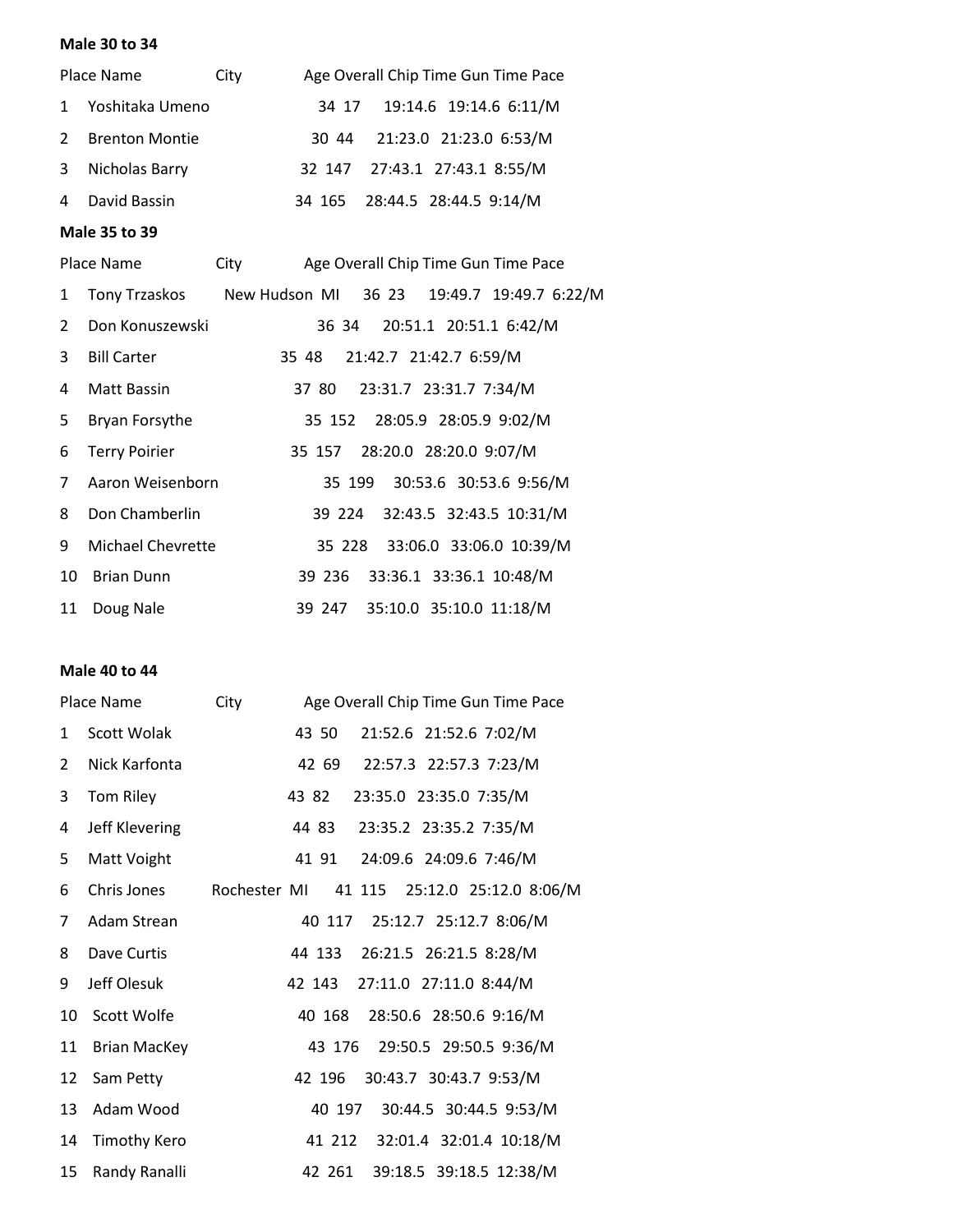#### **Male 45 to 49**

|    | Place Name          | City | Age Overall Chip Time Gun Time Pace |
|----|---------------------|------|-------------------------------------|
| 1  | Scott Landman       |      | 46 56 22:09.0 22:09.0 7:07/M        |
| 2  | <b>Berry Steele</b> |      | 45 87 23:47.1 23:47.1 7:39/M        |
| 3  | Mark Skiff          |      | 45 107 24:52.2 24:52.2 8:00/M       |
| 4  | John Latimer        |      | 46 122 25:30.5 25:30.5 8:12/M       |
| 5. | Mike Perovich       |      | 45 131 26:18.3 26:18.3 8:27/M       |
| 6  | Paul Bays           |      | 48 158 28:21.4 28:21.4 9:07/M       |
| 7  | Dale Rife           |      | 46 179 30:04.5 30:04.5 9:40/M       |
| 8  | Jeff Broaddus       |      | 30:20.0 30:20.0 9:45/M<br>49 185    |
| 9  | <b>Brian Lemmon</b> |      | 45 208 31:47.9 31:47.9 10:13/M      |
| 10 | Joe Carlson         |      | 35:43.6 35:43.6 11:29/M<br>49 250   |
| 11 | Darrin Bartlett     |      | 45 263 39:32.5 39:32.5 12:43/M      |
| 12 | Roberto Depaula     |      | 45 272 41:38.6 41:38.6 13:23/M      |

#### **Male 50 to 54**

|              | Place Name              | City                                     |                               |  | Age Overall Chip Time Gun Time Pace |                                |
|--------------|-------------------------|------------------------------------------|-------------------------------|--|-------------------------------------|--------------------------------|
| $\mathbf{1}$ | Roger Burgess           |                                          |                               |  | 53 92 24:13.0 24:13.0 7:47/M        |                                |
| $2^{\circ}$  | Bob Miller              | Sturgis MI 51 109 25:01.3 25:01.3 8:03/M |                               |  |                                     |                                |
| 3            | Doug Haskin             |                                          |                               |  | 54 126 25:48.8 25:48.8 8:18/M       |                                |
| 4            | Chris Bussa             |                                          | 50 128 25:58.5 25:58.5 8:21/M |  |                                     |                                |
| 5.           | <b>Brian Richardson</b> |                                          |                               |  | 50 130 26:08.2 26:08.2 8:24/M       |                                |
| 6            | John Giusti             |                                          | 50 134 26:21.6 26:21.6 8:28/M |  |                                     |                                |
| $7^{\circ}$  | <b>Todd Stone</b>       |                                          |                               |  | 52 154 28:10.7 28:10.7 9:03/M       |                                |
| 8            | James Kuzara            |                                          |                               |  | 54 177 29:56.5 29:56.5 9:37/M       |                                |
| 9            | John Schnitzel          |                                          | 52 187                        |  | 30:29.2 30:29.2 9:48/M              |                                |
| 10           | Ricky Vessella          |                                          |                               |  | 51 204 31:29.1 31:29.1 10:07/M      |                                |
|              | 11 Mike Anderson        |                                          | Flushing MI                   |  |                                     | 54 232 33:14.1 33:14.1 10:41/M |

#### **Male 55 to 59**

| Place Name        | Age Overall Chip Time Gun Time Pace<br>City |                               |  |                              |  |
|-------------------|---------------------------------------------|-------------------------------|--|------------------------------|--|
| 1 Mitch Komarmy   |                                             | 57 55 22:05.4 22:05.4 7:06/M  |  |                              |  |
| 2 Steven Dollaway | Milford MI                                  |                               |  | 56 70 23:01.5 23:01.5 7:24/M |  |
| 3 Chris Eckler    |                                             | 55 124 25:33.9 25:33.9 8:13/M |  |                              |  |
| 4 Mark Wiseman    | South Lyon MI 56 141 26:55.9 26:55.9 8:39/M |                               |  |                              |  |